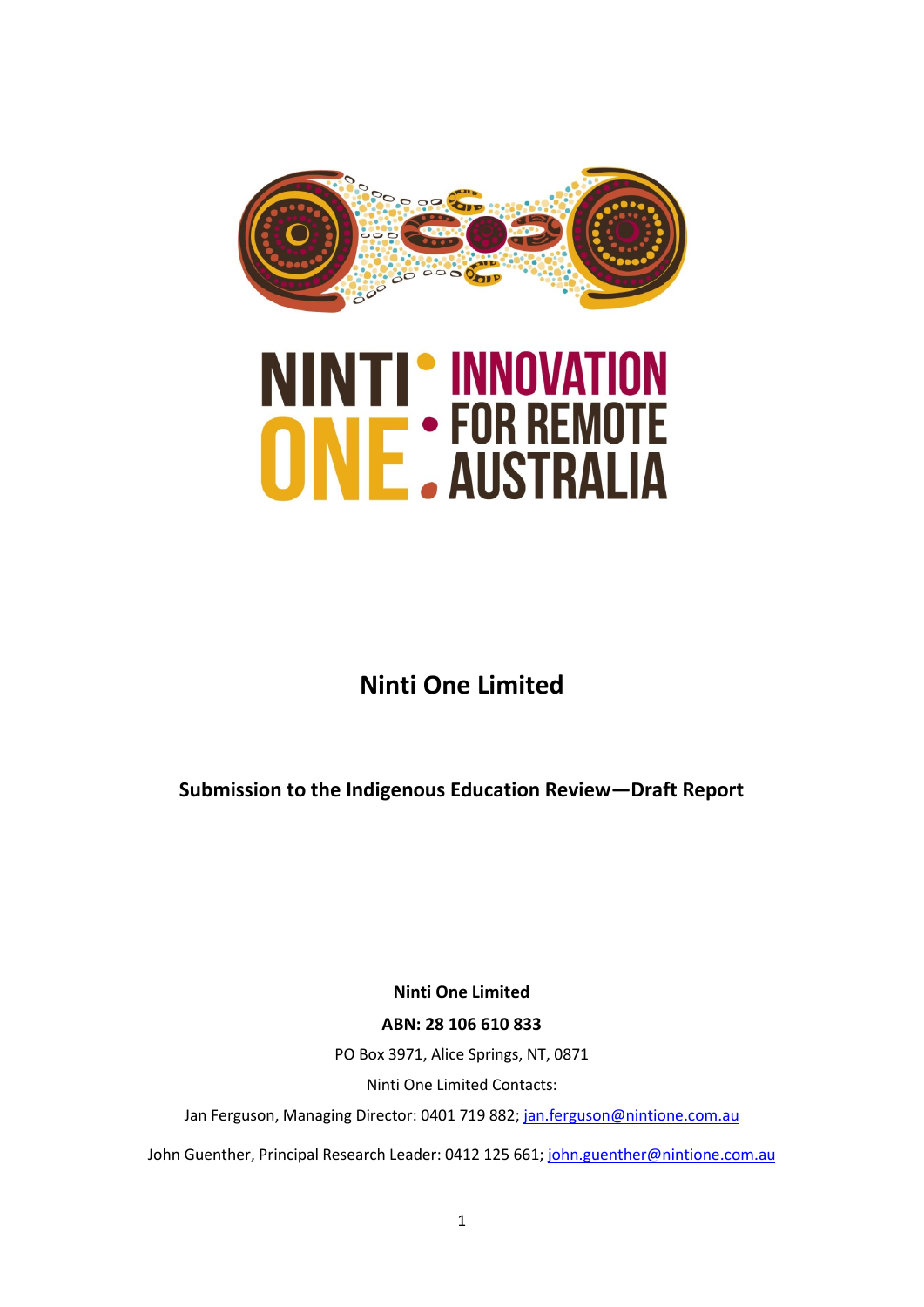# Introduction

Ninti One welcomes the opportunity to comment on *the Indigenous Education Review—Draft Report*. Ninti One is a not-for-profit, national company that builds opportunities for people in remote Australia through research, innovation and community development. Ninti One manages the research activities and partnerships of CRC for Remote Economic Participation (CRC-REP) and engages in other activities for the benefit of Australians living in remote areas. The CRC-REP is focused on addressing the high levels of social, economic, health and education disadvantages experienced by people living in remote regions and, in particular the impact of economic exclusion on the Aboriginal and Torres Strait Islander population. The CRC-REP has established a unique collaborative research platform that works with communities, businesses and people in remote regions of Australia to systematically investing ate and provide practical responses to the complex issues that drive economic participation. One of the CRC-REP research projects, Remote Education Systems, is investigating how remote education systems can best respond to Aboriginal and Torres Strait Islander community expectations, aspirations and needs. The project aims to find out how remote Aboriginal and Torres Strait Islander communities can get the best benefit from the teaching and learning happening in and out of schools

The Remote Education Systems project has been gathering data and consulting stakeholders of remote education in Western Australia, Northern Territory, South Australia and Queensland over the last two years. The project is led by three senior researchers based in Alice Springs and supported by four post-graduate students based in Adelaide, Darwin and Kalgoorlie. To date, about 650 stakeholders, including community members, teachers, principals, government agencies, academics, businesses and non-government organisations, have engaged in the project. The team has conducted surveys in 10 remote communities and has conducted interviews and focus groups with more than 150 stakeholders. The team has analysed publicly available data from the Australian Bureau of Statistics 2011 Census and five years of data for very remote schools, from the myschool website.

It is within the context of the extensive learnings coming from the project that the Remote Education Systems team offers a response to the Northern Territory (NT) Indigenous Education Review Draft Report. There are several findings and recommendations in the Report that the RES project findings do support. However, we believe there are others that warrant further considerations. The response presented here is focused on education for students from or in very remote parts of the Northern Territory, and those communities where schools have a predominantly Aboriginal population. The response is divided into a number of sections which cut across many of the chapters. Rather than take a chapter by chapter approach, the team has considered the Report under thematic headings. Our key responses headline each section where we believe that consideration is warranted.

# Supported recommendations and findings

The suggestion that 'bush schools' are different from 'town schools' (Recommendation 1) is an important distinction, which we believe deserves a policy response. RES research supports a different systemic response to bush schools [\(Bat & Guenther, 2013\)](#page-12-0). There are marked differences,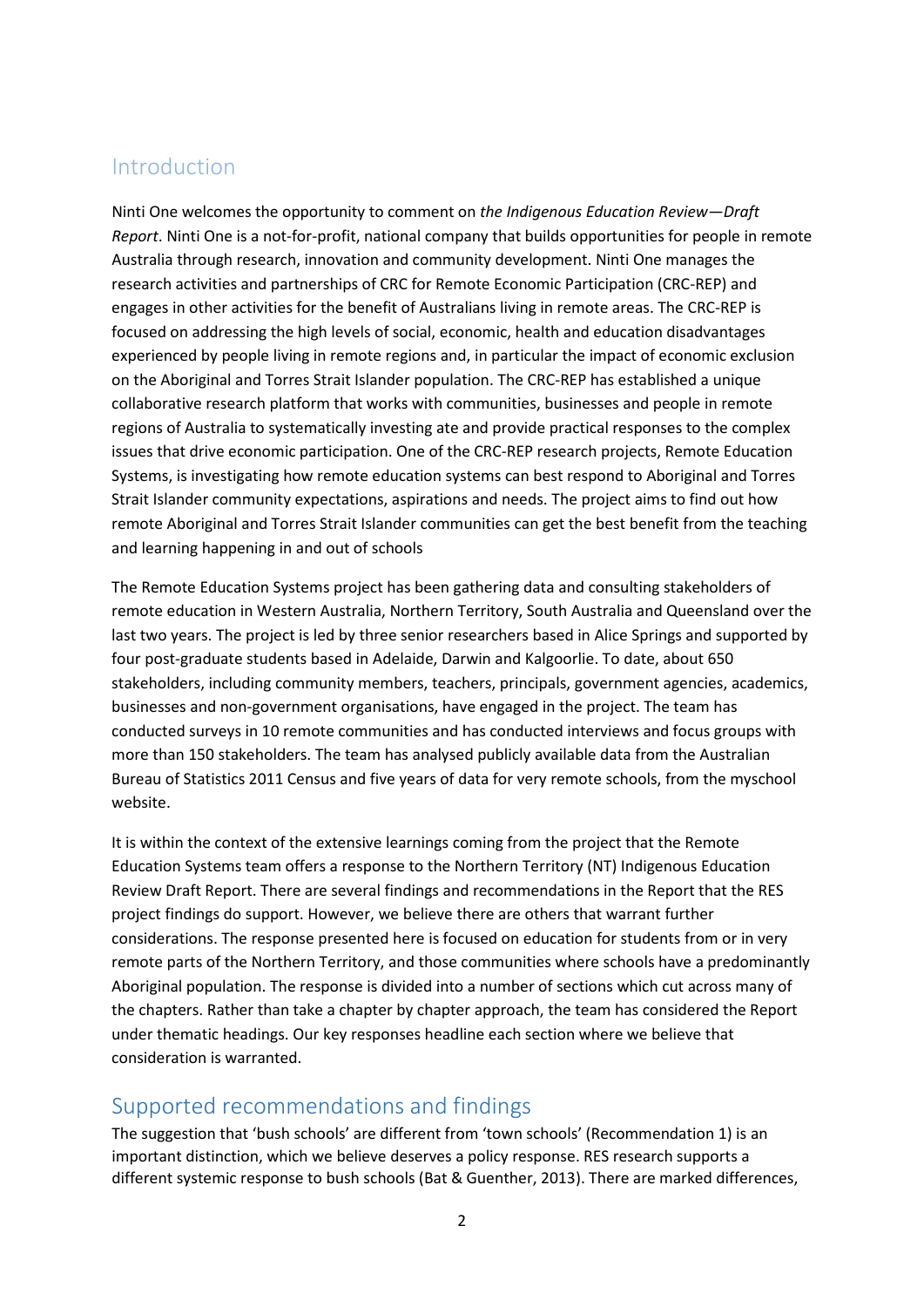not only in the outcomes from these schools, but the context is notably different as well, which we discuss below. We also note and affirm the assertion that remoteness is not in itself the cause of apparent failure of schools (p. 47).

We also affirm the need for evaluation as highlighted in a number of recommendations (5, 6, 19c, 37d) and the finding that a number of programs run without 'clear and unambiguous evidence to measure success' (p. 44). Our research has found it very difficult to obtain data or public reports of evaluations, which point to the effectiveness, success or failure of programs. There is considerable reporting of activity and plenty of so-called 'what works' examples, but few that are built on sound evaluations. We also see that there are plenty programs, where the evidence is drawn from studies based in non-remote contexts, but whether that evidence translates the same way in remote and very remote contexts is often untested and unchallenged.

The recommendation (18) which supports the development of Clontarf-like programs for girls, is one we would also affirm. We do not see the need for a one size fits all program though. There is scope for programs that support the sporting, academic, and creative aspirations of girls (and boys), many of which could promote individual identity, excellence and success. The need for programs that support girls' aspirations as future mothers is very important , given that about one-quarter of all remote Indigenous women become mothers below the age of 20 [\(Thompson, 2013\)](#page-13-0).

Our research also affirms the need for better local community engagement, particularly as indicated in Recommendations 23 to 26. Our findings suggest that where community engagement is effective, it comes about, not as the result of a system-wide approach through the development of partnership agreements or engagement strategies, but through effective local leadership, which encourages community participation in schools and school participation in the community. Hence, Recommendation 23 is particularly important. If this is followed through it will be likely that a range of approaches will be adopted. Most importantly, this recommendation will support the promotion of local voice and leadership such that the school is seen as belonging to the community.

## The remote context

**Response 1 It is recommended that Remote education be described as transformative, constructive process rather than in terms of deficit, and problem.**

As discussed in the 'Supported recommendations and findings section', we welcome a distinction between 'bush' and 'town'. We note this distinction will be fine-tuned, as a geographic distinction may not completely hold (author comments at the Alice Springs public meeting 24/2/14 (ASpm24/2). However, the distinction remains important, as it has the potential to recognise and incorporate the perspectives, understandings, realities and goals of remote students and their families.

Our research suggests that understanding the aspirations remote people hold for education and their life choices is critical to providing education that is situated in the context and responsive to its users [\(Sam Osborne & Guenther, 2013\)](#page-12-1). This means working with communities to meet their aspirations through action and to shape new understandings. Approaching this as an opportunity rather than as a problem may be more productive for achieving long-term transformation. For this reason we see the framing of the 'bush' as a 'major problem' as counter-productive. While acknowledging the complexities of life and work in remote contexts, it is crucial to move from 'problem' to 'context'. Indeed, it is important to move away from a deficit model as it can undermine any kind of transformative pedagogy, which the author has advocated (ASpm24/2).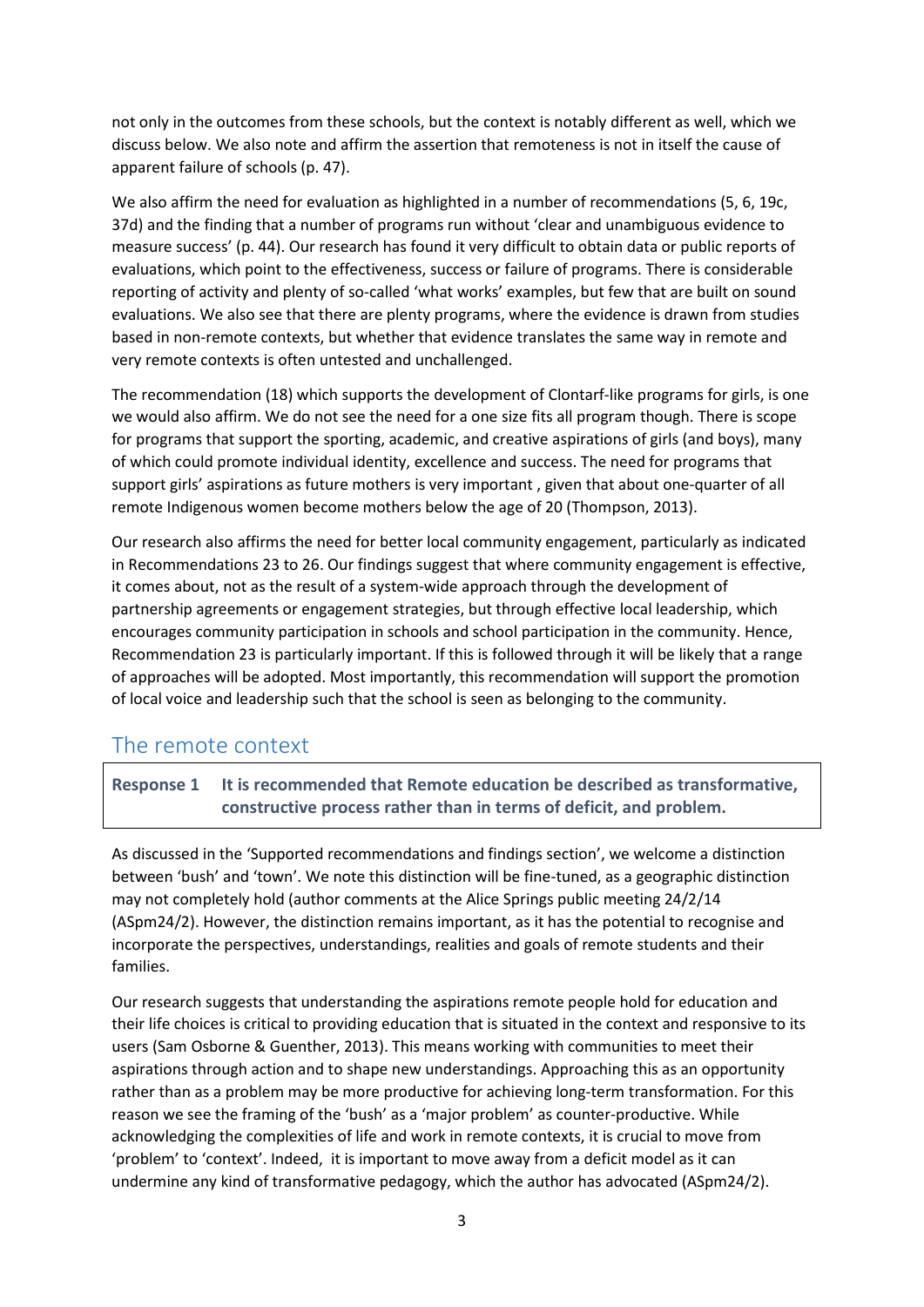The Review rightfully identifies the following for school improvement and long-term transformation:

- positive and skilled leadership;
- genuine community engagement and employment in the education enterprise in on-going and embedded ways; and
- effective orientation and training of visiting teachers to best understand the context and to approach it with respect and hope.

However, an explicit expression of student's needs should be considered. This can be addressed by recommending culturally responsive, locally relevant curriculum and successful learning experiences for students [\(Silburn, Nutton, McKenzie, & Landrigan, 2011, pp. 33-40\)](#page-13-1). A genuinely responsive program of community engagement would ensure it is not top down and would recognise traditional decision making and communication processes. Attention to these factors has potential to yield greater returns [\(Helme & Lamb, 2011;](#page-12-2) [Silburn et al., 2011\)](#page-13-1) than any attendance or instruction program [\(Wright, Arnold, & Dandie, 2012\)](#page-13-2).

We welcome acknowledgement of the need for education to cater for teenage and young adults (ASpm24/2), who do not attend or remain at boarding schools. However, we are concerned at the lack of attention to this group in the Draft Report. Further comment is provided later in this submission. Excessive focus on young children has potential to disenfranchise significant older age groups. Communities are networks of related kin and should not be framed as discreet groups learning communities are worth supporting. A positive program in this area is Families as First Teachers (FaFT) initiative. However, if meaningful learning opportunities are not available to young adults then positive role models and pathways crucial for their younger kin are limited. Given these young people are just a few years from being the next cohort of parents, their empowerment and well-being is central to the success of their children in education.

We welcome the author's comments (ASpm24/2) on cross-agency collaboration to address some of key well-being issues that lie outside of education provision (such as healthcare, mental health services, infrastructure) that interact with education. We support this holistic development approach.

# Attendance

### **Response 2. The evidence presented in the Report suggests a shift from the focus on attendance as a primary goal to one of meaningful student engagement in learning at school.**

There has been a lot of recent attention given to the importance of attendance in remote schools. We agree that attendance is important for a variety of reasons. Attendance however, is not the same as educational success, which in turn is not the same as learning. In much of the discourse around school attendance, as identified in some of our research papers, it seems that those three concepts are conflated into one [\(see for example Sam Osborne & Guenther, 2013\)](#page-12-1). Avoiding these essential distinctions may lead to unintended consequences.

Despite the many efforts to do so, systems have over recent years failed to improve attendance rates. And to this extent, our research concurs with the findings presented in the Draft Report at Table 4 [\(see for example Guenther, 2013b\)](#page-12-3). We note throughout the Report, the repeated reference to evidence-based practice and strategies which should drive what the system does. The Report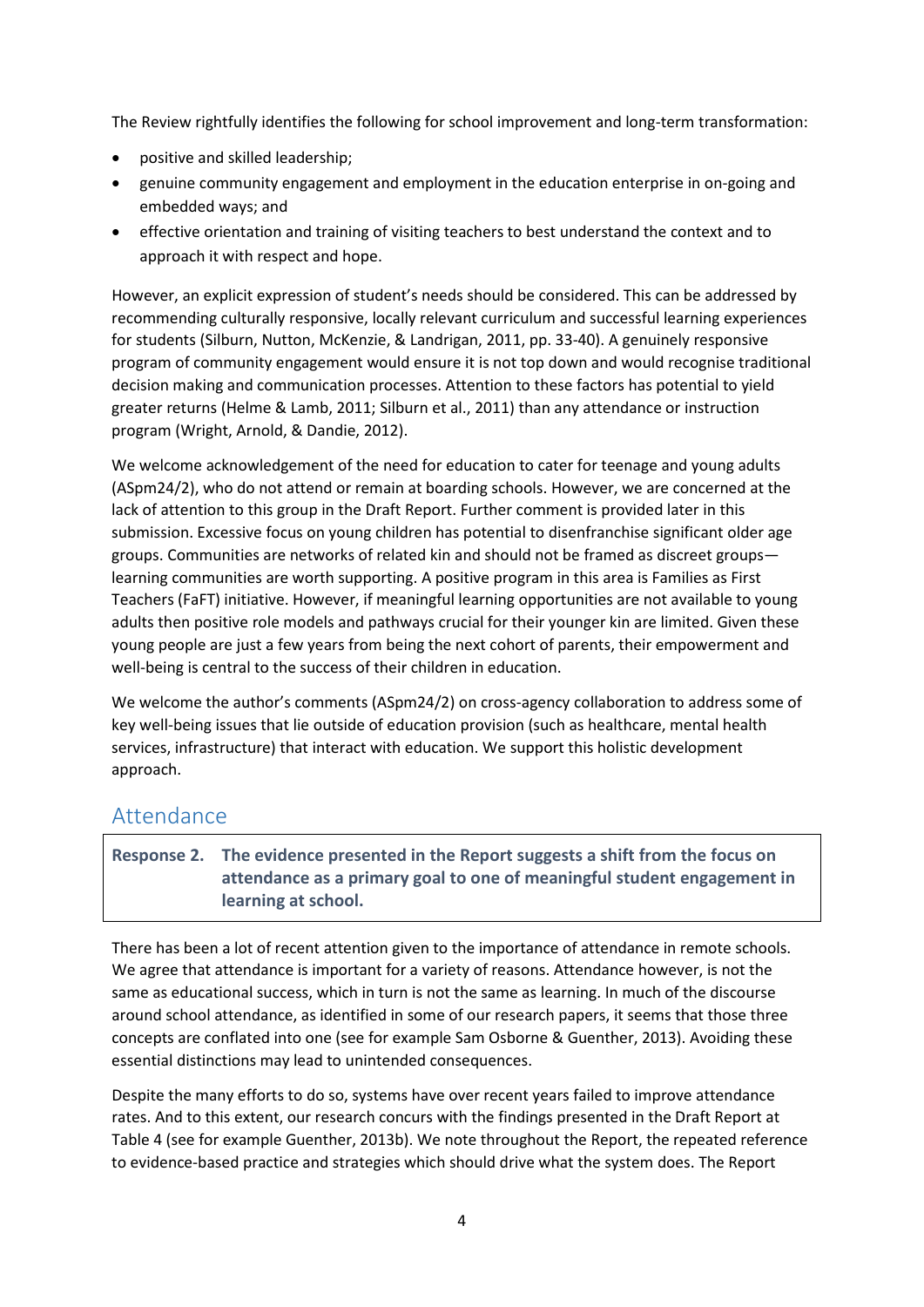itself suggests that the *Every Child, Every Day* strategy has failed (p. 85) based on the evidence of the four years to 2012. There is no clear evidence or data that show that any intervention, including the School Enrolment and Attendance Measure (SEAM) is actually working. Indeed the evaluation of the SEAM trial [\(Wright et al., 2012\)](#page-13-2) pointed to its failure to make a difference in remote communities. Therefore, implementation of 'stronger measures' (p.86) alone may not achieve desired outcomes.

We contend, a) that attendance strategies in remote communities do not work, and b) that the link between attendance and academic outcomes is at best weak, accounting for only about 10 per cent of improved outcomes [\(Guenther, 2013a\)](#page-12-4). Other evidence based on longitudinal analysis, suggests that there is no link between attendance and outcomes [\(Ladwig & Luke, 2013\)](#page-12-5).

The problems associated with coercive attendance strategies are alluded to in the Report (p.87). Our observations in many very remote schools across three jurisdictions would suggest that the problem of 'disaffected and disengaged' students is indeed one reason why attendance strategies tend not to work. Another reason is that schools are ill-prepared for sudden shifts in student populations. Finding additional staff at short notice is invariably a problem for many remote schools, as is finding staff who have the necessary skills to work effectively with EAL/D students or those who are disengaged. This reality highlights the problems associated with staffing schools on the basis of attendance rather than enrolment. Our observations and reading of the literature suggest there are other ways of engaging chronic non-attenders in learning. In the Northern Territory we find several alternative ways of engaging children and young people in meaningful learning, for example:

- Edmund Rice's Flexible Learning Centre, in Alice Springs
- Learning on Country programs in Arnhem Land
- The Veranda Education project at Wadeye
- Children's Ground in Jabiru

Each of the above examples have a different emphasis depending on the context. Rather than a sole focus on attendance, each one focuses more on engagement in learning. We would encourage the Review to consider examples such as these and build on those successful programs. While Clontarf may be a useful example of how to effectively engage students, it is not the only one. There are several alternative models that could be considered (see for example [Maughan, 2010;](#page-12-6) [Partington et](#page-13-3)  [al., 2009;](#page-13-3) [The Aurora Project, 2014\)](#page-13-4). Coming out of our research, we have proposed the idea of a 'Red Dirt Curriculum' [\(S Osborne, Lester, Minutjukur, & Tjitayi, 2013\)](#page-12-7), which encapsulates the idea of a cultural and contextually relevant curriculum and which gives students every opportunity to explore opportunities for learning and economic engagement outside their communities.

Given the Australian Government's Remote School Attendance Strategy (RSAS), and its School Enrolment and Attendance Measure (SEAM) it may prove a duplication of resources for the Department of Education to do the same kind of thing.

### Language matters

### **Response 3 Consideration should be given to the development of a systemic strategy for the use of first language in learning, in response to aspirations of school communities.**

There is some confusion which stems from the use of 'literacy' to include the broader idea of language. 'Literacy' has been expanded from the traditional 'reading and writing', to include the interpretation and production of different communication modes (including spoken, written, images,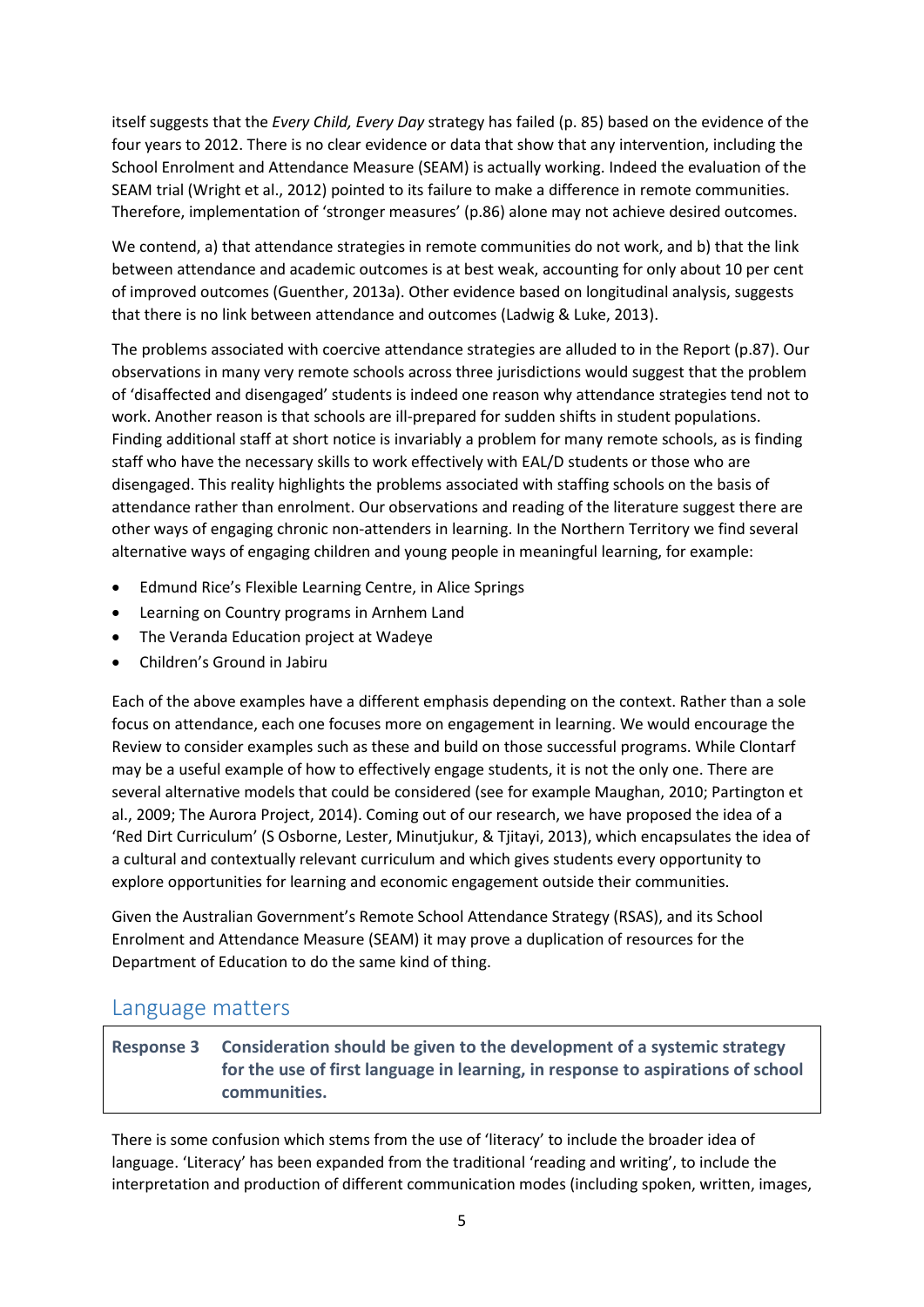audio, non-verbal) for various socio-cultural purposes The confusion is not evident when thinking about first language English-speaking students, whose language proficiency is largely given and English literacy development flows from this. This is not the case for students who have to learn a new language to access instruction, the curriculum and develop initial literacy skill in the new language.

For EAL/D students, every lesson is a language lesson. While language must be developed for literacy related skills and knowledge, language is also needed in order to learn maths and science. The cognitive load for all learning is increased with the language demands, and this is where the teacher's skill, across all teaching—not just literacy—teaching, is important. This is also where, with careful language planning and team planning, instruction in first language can play a central role.

To develop effective practice for English language instruction, there is a need for a whole of system and whole of school approach with a unified EAL/D program, which includes a policy and implementation framework. This would include engagement of teachers with qualifications and/or experience in teaching English as an Additional Language/Dialect (EAL/D); professional learning opportunities within and out of schools for all staff and developing understandings and practices that would be part of a whole school improvement program. Staff needs to develop skills for levelling, moderation and assessment. There are effective tools available. However, there is no offthe-shelf package for this. Expertise could be drawn from within the Department and from other jurisdictions, to facilitate this.

The rejection of the use of first language in literacy development (p.7) should be considered to leave the possibility of reviewing settings where there is community commitment. We have been unable to find an evidence base to reject dual language programs [\(Devlin, 2011\)](#page-12-8), and there is no evidence to show that students in NT schools teaching English-only have better results than schools using first languages as an instructional language and for early literacy learning [\(Devlin, 2010\)](#page-12-9). The evidence base for the educational benefits of the use of planned first language instruction is however, strong [\(Coleman, 2011;](#page-12-10) [García, 2011;](#page-12-11) [McCarty, 2009;](#page-12-12) [McIlwraith, 2013;](#page-12-13) [Ouane & Glanz, 2010;](#page-13-5) [Silburn et al.,](#page-13-1)  [2011\)](#page-13-1).

Local Indigenous knowledge, including language, does present economic opportunity, for example in cultural tourism opportunities, Natural Resource Management, traditional healing [\(Arnott,](#page-11-0)  [Guenther, Davis, Foster, & Cummings, 2010;](#page-11-0) [Butler & Hinch, 2007;](#page-12-14) [Fogarty, 2012\)](#page-12-15)—not forgetting the important employment opportunities that come from translation and interpretation services. We strongly recommend innovative and concerted approaches to incorporating this in remote education.

Beyond the opportunities presented by use of local languages in education, there are also international obligations under the United Nations Declaration on the Rights of Indigenous Peoples [\(United Nations, 2007\)](#page-13-6), which under Article 14 states that

*Indigenous peoples have the right to establish and control their educational systems and institutions providing education in their own languages, in a manner appropriate to their cultural methods of teaching and learning.*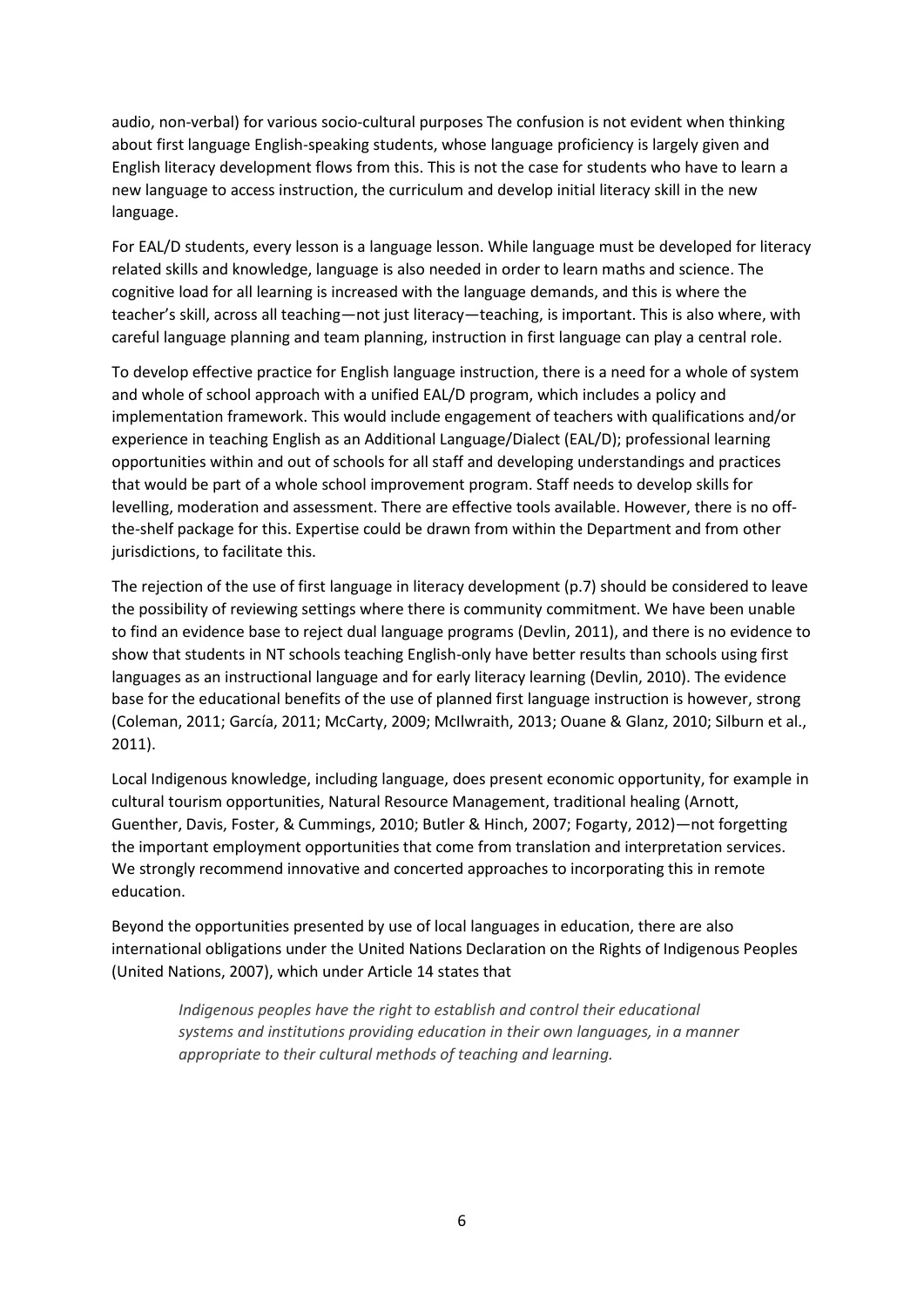# Community engagement

### **Response 4. 'Community engagement', is better conceived as a collaborative process that genuinely listens to, seeks out and accepts community input**

The report contains a range of recommendations for discussion that relate specifically to community engagement (3,6,7,21,22,23,25) and governance (or 'precursor bodies'; 24,26). These are important areas for consideration that we support as critical for improving remote schooling. There is, however, a need to further examine what 'community engagement' means in practice. Of some concern, for example is recommendation 25:

*Focus community engagement on existing agreements where these are valued and the implementation of specific Department strategies (e.g. residential facilities for secondary students).*

This highlights the problematic nature of unequal concepts of consultation and community engagement. The underutilisation of 'power-sensitive' conversations [\(Haraway, 2004\)](#page-12-16) has to some extent caused this divide between school and community. There are alternative ways of seeing community engagement. For example, through a community engagement approach to research and inform remote education practice[, Wearne and Yunupingu \(2011\)](#page-13-7) surveyed families across five Arnhem Land communities, summarising with the following statement:

*Children need to be competent in both western and Yolngu teachings. Yolngu culture is paramount and western education must be embedded in a learning context that respects and affirms traditional Yolngu cultural knowledge, traditions and practices. (p.11)*

Building on this type of process and evidence gathering as a foundation for 'community engagement' is far more likely to see engagement with the kinds of things that boarding schools can offer young people in very remote communities. The need to engage parents and families in approaches to mental health and wellbeing, for example (recommendations 19,20) or curriculum more broadly (other than early childhood, see recommendation 6,7) should be given consideration and supported. .In very remote contexts, this point becomes more pressing as language, values and ontologies are not congruent with the life experience of teachers and mainstream resources and assumptions are not effective. This area is more fully discussed in some of our recent research papers: [S Osborne \(2013\)](#page-12-17) and [S Osborne, Minutjukur, Tjitayi, and Lester \(2013\)](#page-13-8).

School councils can be an important vehicle for engaging the community in schooling. Our research supports this priority. Whilst in central Australia, active and informed school governing councils are not the norm in many remote communities, in the APY Lands (SA), this has been an embedded and mandatory part of remote school functions, even in schools where enrolments would be considered too small to be allowed to open in the NT. These recommendations open the door for models such as the Independent Public School model as developed in WA. Recommendation 24 therefore is well stated in calling for support for principals and a staged approach to building capacity for local school governance models**.** 

There are several examples where very remote community members perform important roles in informed decision making through structures under ORIC (Office of Registered Indigenous Corporations). Organisations such as NPY Women's Council, Nyangatjatjara College, and the Warlpiri Education Training Trust (WETT) have been doing this successfully for some time and offer valuable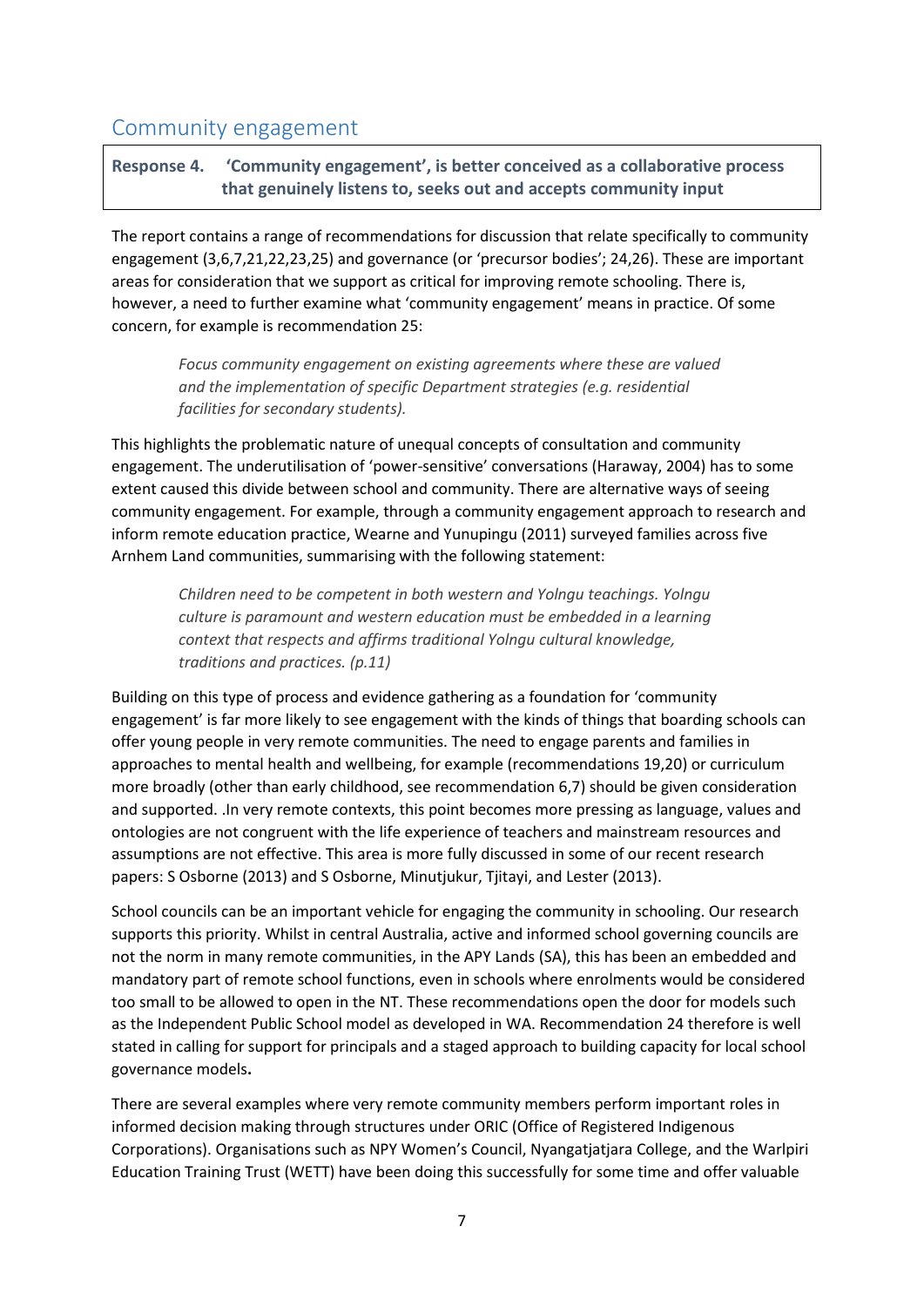learning to principals and school systems where governance structures and processes can be unfamiliar to school leaders.

The Report rightly points to the need to attract and expect prepared and high quality teachers and school leaders to drive a remote school improvement agenda. We believe there is a need to clearly articulate and define what skills are required beyond mainstream leadership skill set to successfully operate in a remote and cross cultural context.

Recommendation 31(c) seeks synergy between 'NT teacher education institutions and 'Departmental priorities and the requirements for bush teaching.' This is an important goal for both Batchelor Institute of Indigenous Tertiary Education (BIITE) and Charles Darwin University (CDU). It is disappointing that very few CDU trained educators end up in remote schools. To this end, the Remote Education Systems project has identified 'growing the help we want' as a key strategy for improving the quality of teachers and education leaders attracted to NT remote schools. This would require formal partnership arrangements with CDU and interstate universities to encourage a long term relationship that supports pre-service teachers who are interested in pursuing a career in NT remote schools. It would include having input into courses and content to best prepare these students for success in their work. It goes well beyond 'attracting'. We are suggesting something along the lines of a Bachelor, Honours or Masters in remote education that would require students to engage in a relationship with a remote community or region as a pre-service teacher. A practicum and an action research project as well as specific subjects for effective preparation could position emerging educators for long term success in their work in a remote community school. Subsidising courses and travel to communities as well as incentives for successful completion of professional practice (e.g. completion of 2, 3 or 5 year terms) could be considered as a way of achieving the desired outcomes.

Such an approach would strengthen the claims of recommendations 26, 30, 31, 34 and 35 and begin to build a cohort of experienced remote educators and site leaders that builds capacity in the workforce to fill a range of roles, including stepping up to regional leadership roles. However, to achieve this will require a strategic approach with necessary support and infrastructure from central offices.

Aboriginal and Torres Strait Islander educators are currently underutilised as local school and community assets. The push towards English language priorities, boarding schools and teacher standards has potential to further alienate Aboriginal educators from remote Aboriginal education. As suggested earlier, place based approaches to curriculum [\(see S Osborne, Minutjukur, et al., 2013\)](#page-13-8) and areas such as mandated child protection education and mental health and wellbeing promotion in schools [\(see S Osborne, 2013\)](#page-12-17) are important opportunities to build local capacity, imagination and aspiration. 'Strengthening programs to increase Indigenous teacher numbers and quality' (recommendation 28) is an important statement. In this regard, the Report introduces concepts such as raising standards, performance management and professional expectations. Whilst we agree that these are all important and worth pursuing, more consideration could be given into how Indigenous educator engagement in remote schooling can be revitalised and transformed. Achievable and flexible training arrangements including community based delivery are essential. Raising the bar in terms of mainstream standards is likely to decrease participation from remote Aboriginal educators unless there is a significant and concurrent investment of funding as well as transforming the orientation and vision of remote schooling to better reflect the 'red dirt' aspirations and priorities of the community.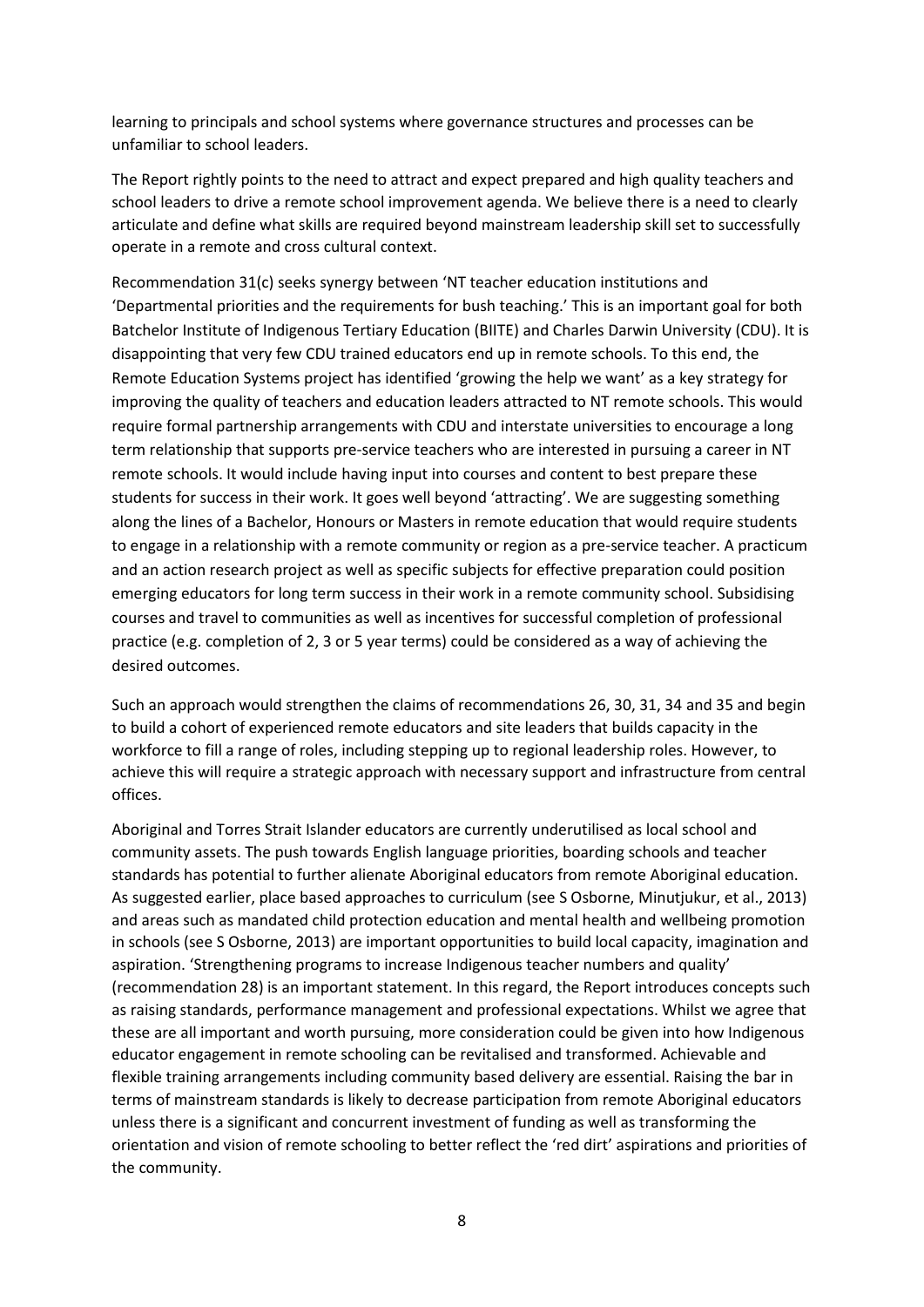# Secondary education

### **Response 5. A full range of secondary school options for all NT students including local, regional, distance, semi-residential and full boarding schools should be considered.**

Notwithstanding the Review's constraints in terms of providing additional resources and its concerns about providing quality education, the directions suggested by the Report have implications for equity and access to education. The current *Northern Territory of Australia Education Act,* is described under the title as

*An Act to make provision for the availability of education to all people of the Northern Territory and in particular to provide for the access of all children to educational programs appropriate to their individual needs and abilities.*

We note the intent of the Minister to update the Act, but we would hope that this fundamental goal is not changed.

The primary focus for secondary education given in the Report appears to be towards the provision of residential boarding options. Our research findings do support the need for developing a range of boarding options for students, but not as a single solution. There are a number of boarding options for different purposes in the NT and on offer interstate that NT students attend. The Review would be well aware that current boarding facilities are underutilised as demand for this type of education is not meeting supply at present. To date, there has been little or no evidence available as to the number of students who run away from boarding schools within weeks and never return. Again, the Review could look more intensively at local secondary provision where every effort is made to ensure local access for secondary students, no matter what the school size (APY Lands would be a good example). There are many examples across the NT where larger 'bush' schools have successfully delivered secondary programs with verifiable outcomes. Our research shows one size rarely fits all and communities are likely to make different decisions about post primary age schooling when given a chance.

There are many well-funded programs and scholarship options for very remote students. Despite the claim that the Indigenous Youth Leadership Program (IYLP), for example is intended for remote students to have access to interstate and NT boarding options our observations suggest that relatively few very remote NT students are getting these opportunities. IYLP brokers select students who offer a high degree of probability of completion and transition to higher education. In response to this, our research has proposed the development of intensive short-term boarding experiences so that remote students who are not able to cope with long-term residential boarding are still given an opportunity to engaging in learning outside their communities, while at the same time remaining connected with education within their communities.

The Review team appears concerned at the lack of engagement with locally delivered secondary programs. There are a few examples of programs where young people do engage in learning programs that the Review could consider. In the top end as well as central Australia, Learning on Country programs draw on partnerships between schools, non-government organisation (NGOs), Land Councils, interstate schools and universities to engage young people with both mainstream and Indigenous knowledge systems where cultural knowledge and the environmental sciences form the basis for learning and interagency collaboration. Many remote schools have an exchange school partner, but many of these partnerships have developed over a period of years to reflect what could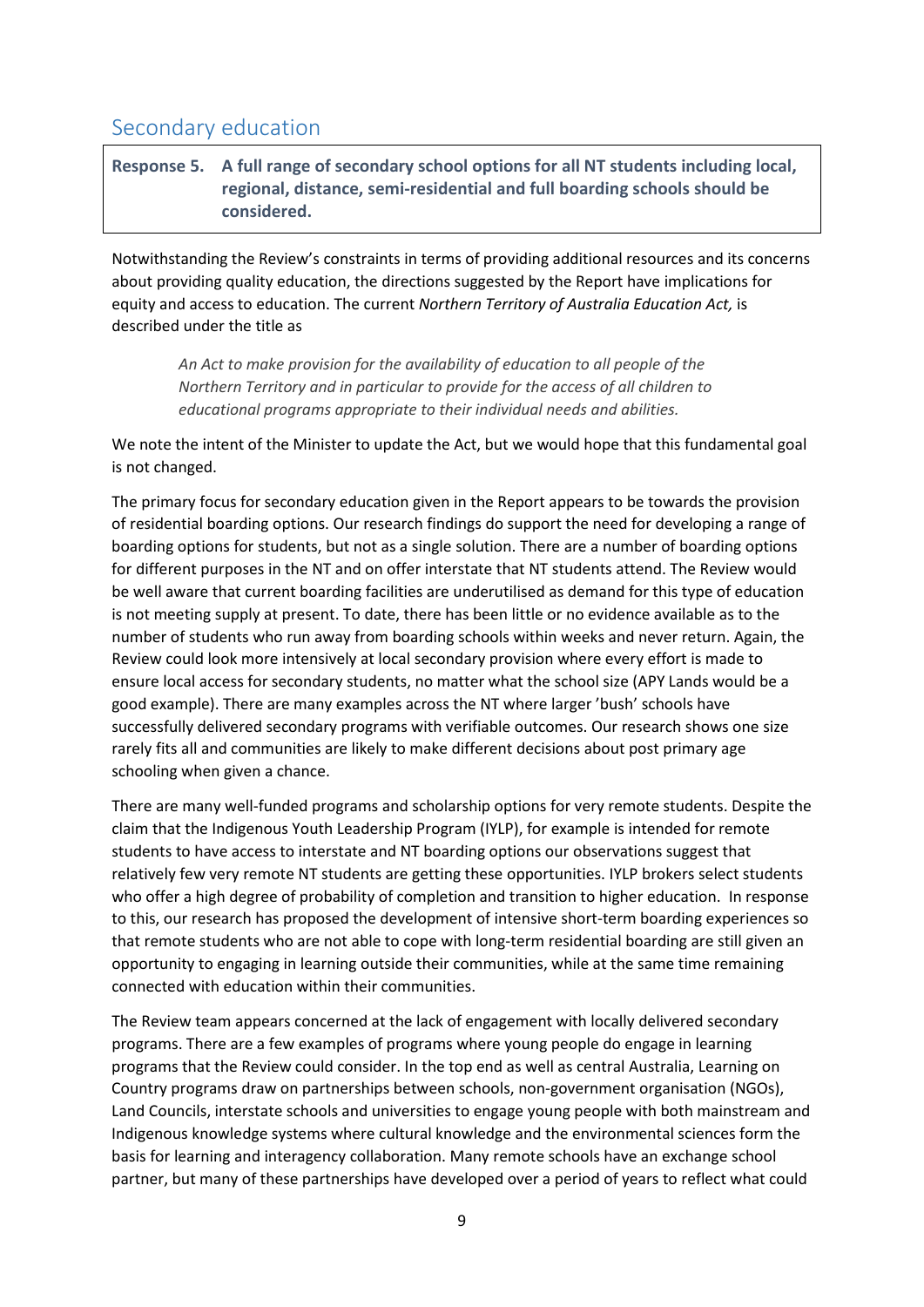be described as a 'knowledge exchange' relationship. This includes reciprocal visits and sharing of school and community knowledge assets to enrich and share learning experiences. Some of these partnerships form a support network for NT remote students who choose to take up boarding opportunities in or near their partner schools. These kinds of partnerships are worthy of consideration.

In the APY Lands, a combination of local delivery, regionally based semi-residential options and boarding in Adelaide is offered, recognising that students need a range of options for success. The Umuwa based Trade Training Centre (TTC) offers skill specific accredited training such as mechanical skills, hospitality, conservation and land management and woodwork certificates. This model has developed into a semi-residential program focussing on student 'work exposure' experiences in partnership with the Yulara based facility at Nyangatjatjara College. The TTC and Work Exposure programs have developed for a number of years but in the near future, eight very remote young people will begin apprenticeships at the Ayer's Rock Resort.

This is the result of a consistent approach to local delivery and regional semi-residential programs. The same approach is evident in our RES project's conception and elaboration of a 'Red Dirt Curriculum' [\(see S Osborne, Minutjukur, et al., 2013\)](#page-13-8) where communities work with professionals in the fields of environmental science, linguistics, mental health and wellbeing, corporation law, Aboriginal histories, tourism, music and the arts to deliver a range of dynamic and relevant accredited studies in secondary education using the local and regional (semi-residential) delivery model. These approaches better prepare very remote young people for post school engagement in employment than metropolitan approaches to training and curriculum.

Across central Australia, community led investment (e.g. WETT) has developed a series of community based learning centres. These centres are flexible and responsive to community learning demands and have a partnership to delivery and accreditation. These learning spaces are in high demand and enjoy high levels of community support and demand [\(see Kral & Schwab, 2012\)](#page-12-18).

We believe this section of the report could be further developed and enhanced with further analysis and considerations given to existing successful initiatives such as the ones described above.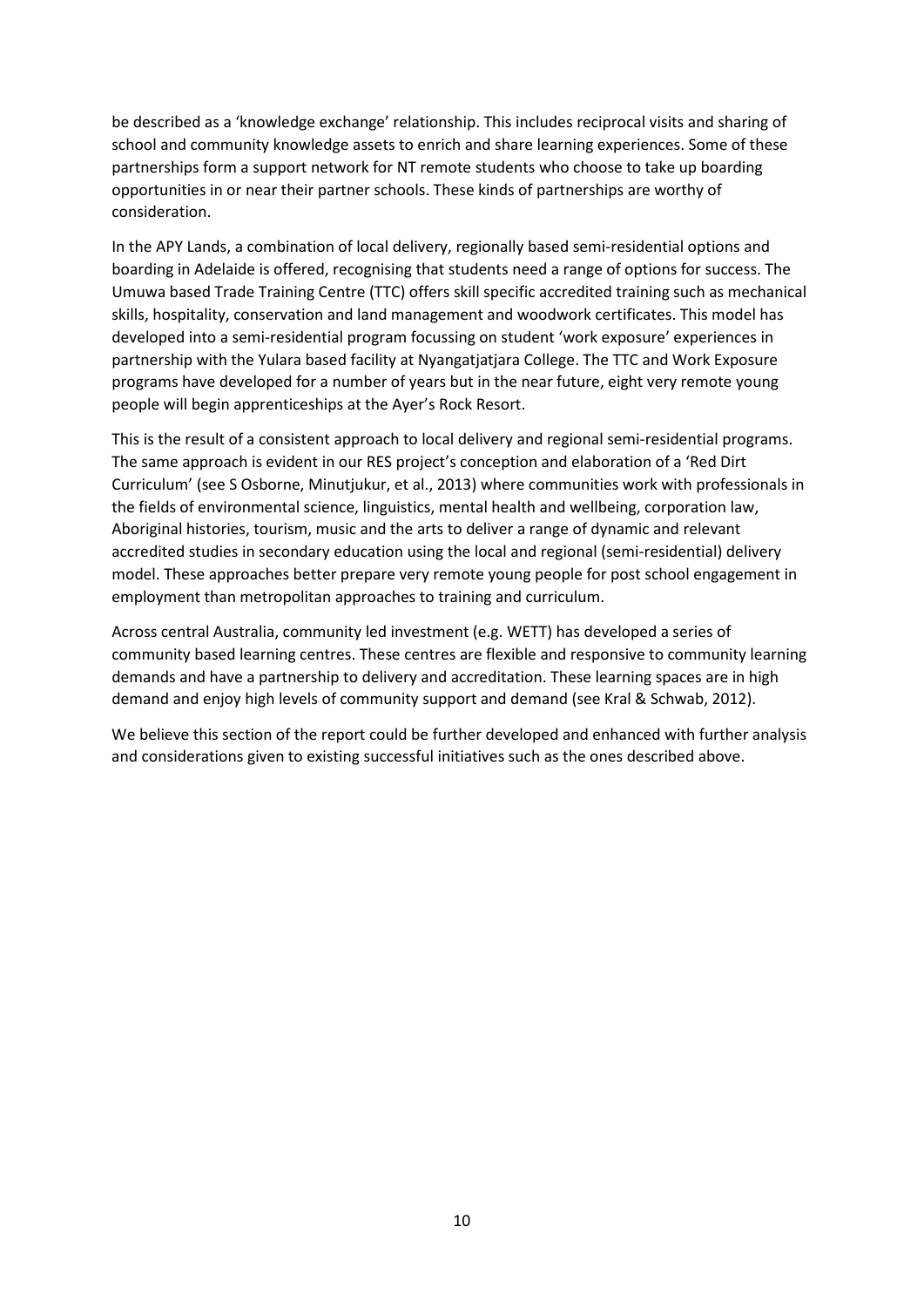# What is missing from the Draft Report?

**Response 6 . The final Report would benefit from a) considering additional literature from a range of Aboriginal and Torres Strait Islander authors; b) considering the available research evidence in remote education, c) consulting with more remote communities and schools d) considering the full range of boarding options currently available to Northern Territory students, within and outside the Territory e) fully addressing a number of the Review's Terms of References**

In developing its final report, the Review could consider:

A) Additional literature from Aboriginal and Torres Strait Islander authors

At present, there are too few references to many Aboriginal and Torres Strait Islander authors on the topic of education and what works. There are numerous excellent references that should be consulted. For example (though not restricted to):

Nakata, M. (2008). *Disciplining the savages, savaging the disciplines*, Canberra, Aboriginal Studies Press.

Ford, P. L. (2010). *Aboriginal Knowledge Narratives and Country: Marri kunkimba putj putj marrideyan*, Brisbane, Post Pressed.

Sarra, C. (2011). *Strong and Smart: Towards a Pedagogy for Emancipation*, New York, Routlege.

Yunkaporta, T. (2009), *Aboriginal Pedagogies at the Cultural Interface*, Draft Report for DET on Indigenous Research Project conducted by Tyson Yunkaporta, Aboriginal Education Consultant, in Western NSW Region Schools, 2007-2009:, Retrieved May 2011 from http://8ways.wikispaces.com/file/view/draft+report.doc.

Arbon, V. (2008). *Arlathirnda Ngurkarnda Ityirnda: Being-Knowing-Doing, De-colonising Indigenous Tertiary Education*, Teneriffe, QLD, Post Press.

- Price, K., Ed. (2012). *Aboriginal and Torres Strait Islander Education: An introduction for the teaching profession*. Port Melbourne, Cambridge University Press.
- Purdie, N., Milgate, G. and Bell, H., Eds. (2011). *Two Way Teaching and Learning: Toward culturally reflective and relevant education*. Camberwell, ACER Press.

O'Keefe, K., Olney, H. and Angus, M. (2012), *Obstacles to success: Indigenous students in primary schools*, Retrieved April 2013 from [http://www.appa.asn.au/reports/Obstacles-to-success.pdf.](http://www.appa.asn.au/reports/Obstacles-to-success.pdf)

### B) Additional literature on education in remote Australia

While we acknowledge the breadth and depth of the task faced by the Review in a relatively short period of time, the literature and evidence reviewed is constrained and excludes significant contributions in the the available literature as it relates to education in very remote Australia. Ninti One's Remote Australia Online portal would serve as a valuable starting point in this regard (see http://www.nintione.com.au/resources/search/remote%20education ). Further, we would urge the Review to consider literature from the international context. Canada, for example, has similar contextual issues and there is much that could be learned from its successes and failures.

C) Further visits to a range of schools and community consultations

We note that the Report is a draft report only and the Review still had some work to do. However, based on the list of schools consulted (Appendix Two) it appears that only a relatively small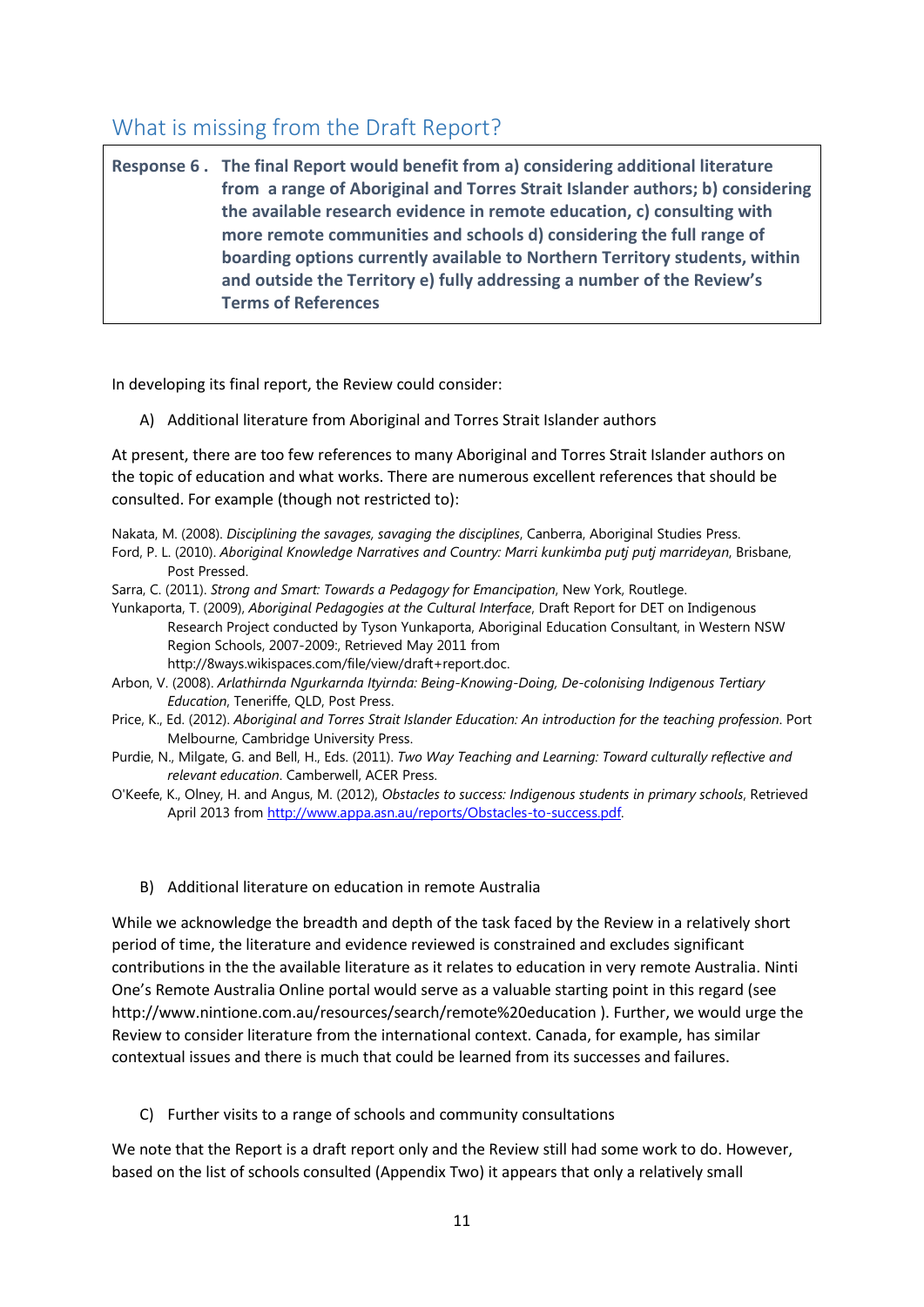proportion of the 79 very remote schools with more than 80 per cent Aboriginal enrolment, were visited. While not all those schools are government schools, and noting that the terms of reference exclude non-government schools, it would be worthwhile to find out what is working across the range of schools in the Northern Territory. Additionally, we believe that the Review would benefit from consulting more broadly community members and organisations across the NT. Further visits to boarding schools

D) Considering a full range of boarding school options

Further, given the emphasis on boarding schools and hostels as a preferred model, it would seem sensible to learn from the experiences of all NT boarding facilities, including Tiwi College, the facility at Wadeye, St John's College, Kormilda College, Marrara College and St Philip's College. It could also be beneficial to consider the Wiltja facility in Adelaide, CAPS in Esperance, Worawa in Healesville and Djarragun College in Gordonvale, all of which attract students from remote communities. We believe that a more considered approach, based on a broader consultation with boarding stakeholders, would produce a better model.

E) Fully address some of the Terms of Reference

Our reading of the Draft Report suggests that a number of the Terms of Reference for the Review have not yet been fully addressed. For example, under the heading of Resourcing Effort, the Review was to

*Evaluate the cost-effectiveness and equity of the allocation of targeted resources to schools to support education service delivery to Indigenous students.* 

The Draft Report discusses the NT and Australian Government budget allocations with a commentary on funding arrangements and makes recommendations about these. However, it does not provide an evaluation of cost effectiveness.

Under the heading of Partnerships the Review was to

*Identify opportunities and mechanisms for greater collaborative working arrangements with other agencies and the Australian Government.* 

Beyond partnerships with communities, the Review has to date offered few ways that it can work more effectively with the Australian Government, with the non-Government school sectors, or with other related service providers (with the exception of some discussion about integrated service delivery in the chapter on Primary education). Our reading of the literature suggests that collaborative partnership arrangements between government agencies and non-government service providers are essential from a cost-effectiveness point of view but also from a service delivery point of view. We would be happy to provide examples and assist the Review in identifying opportunities and mechanisms for greater collaborations.

# References

<span id="page-11-0"></span>Arnott, A., Guenther, J., Davis, V., Foster, D., & Cummings, E. (2010). Evaluation of the Akeyulerre Healing Centre. Darwin: Charles Darwin University,, Social Partnerships in Learning (SPiL) Consortium.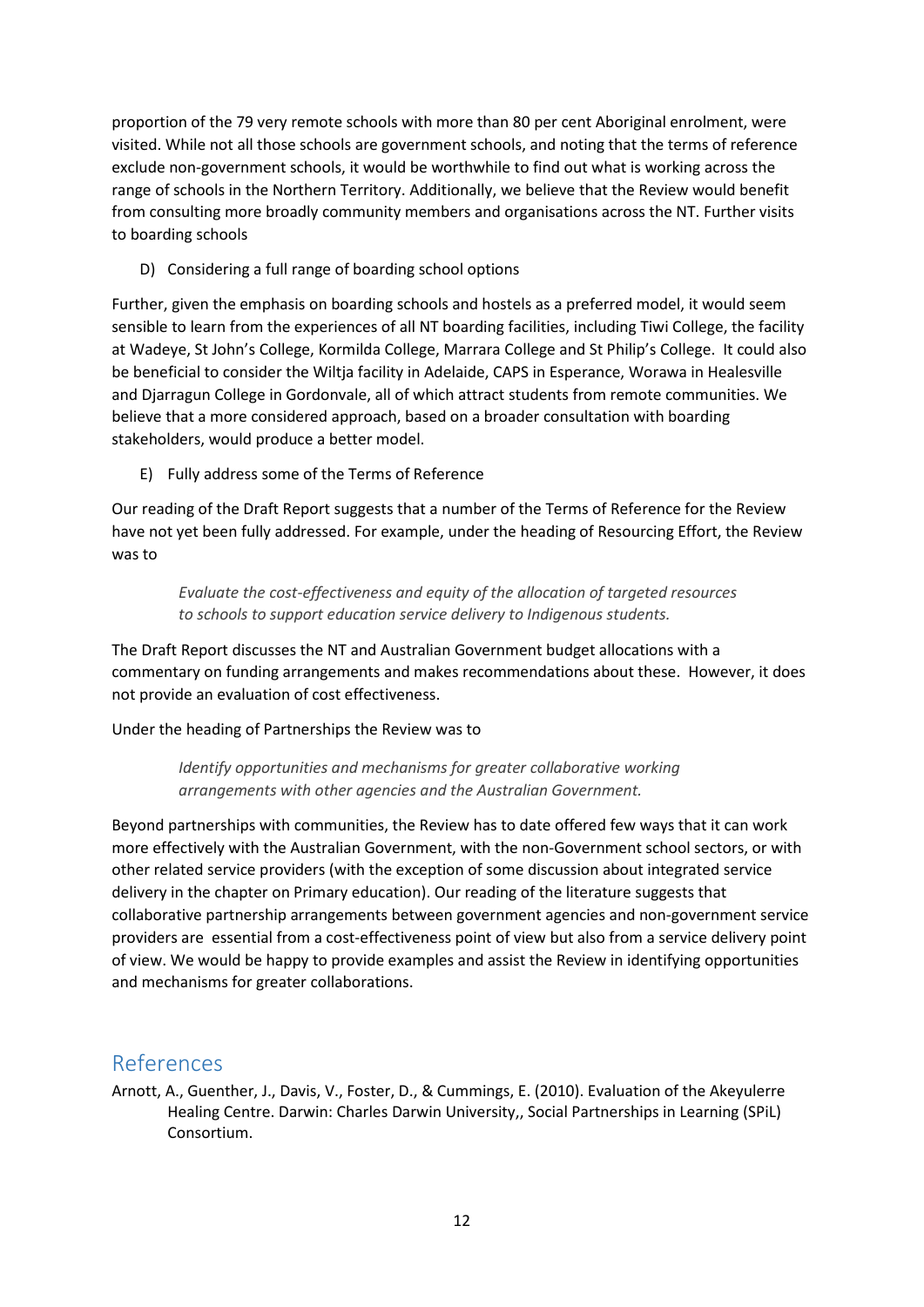- <span id="page-12-0"></span>Bat, M., & Guenther, J. (2013). Red Dirt Thinking on Education: A People-Based System. *The Australian Journal of Indigenous Education, 42*(Special Issue 02), 123-135. doi: doi:10.1017/jie.2013.20
- <span id="page-12-14"></span>Butler, R., & Hinch, T. (2007). *Tourism and indigenous peoples: Issues and implications*. Oxford: Elsevier.
- <span id="page-12-10"></span>Coleman, H. (Ed.). (2011). *Dreams and realities: Developing countries and the English language*. London: British Council.
- <span id="page-12-9"></span>Devlin, B. (2010). Evidence, policy and the 'Step'model of bilingual education in the NT: a brief outline: Charles Darwin University.
- <span id="page-12-8"></span>Devlin, B. (2011). A bilingial education policy issue: Biliteracy versus English-only literacy. In N. Purdie, G. Milgate & H. Bell (Eds.), *Two Way Teaching and Learning: Toward culturally reflective and relevant education* (pp. 49-70). Camberwell: ACER Press.
- <span id="page-12-15"></span>Fogarty, W. (2012). Country as classroom. In J. Altman & S. Kerins (Eds.), *People on country : vital landscapes indigenous future* (pp. 82-93). Annandale: The Federation Press.
- <span id="page-12-11"></span>García, O. (2011). *Bilingual education in the 21st century: A global perspective*. Oxford: John Wiley & Sons.
- <span id="page-12-4"></span>Guenther, J. (2013a). Are We Making Education Count in Remote Australian Communities or Just Counting Education? *The Australian Journal of Indigenous Education, 42*(Special Issue 02), 157-170. doi: doi:10.1017/jie.2013.23
- <span id="page-12-3"></span>Guenther, J. (2013b). *Towards educational advantage in very remote Australia: An analysis of 2012 NAPLAN data: what does it tell us about remote education in the last five years?* Paper presented at the Australian Association for Research in Education, Adelaide. [http://www.aare.edu.au/publications-database.php/8299/towards-educational-advantage](http://www.aare.edu.au/publications-database.php/8299/towards-educational-advantage-in-very-remote-australia-an-analysis-of-2012-naplan-data-what-does-it-)[in-very-remote-australia-an-analysis-of-2012-naplan-data-what-does-it-](http://www.aare.edu.au/publications-database.php/8299/towards-educational-advantage-in-very-remote-australia-an-analysis-of-2012-naplan-data-what-does-it-)
- <span id="page-12-16"></span>Haraway, D. (2004). Situated knowledges: The science question in feminism and the privilege of partial perspective. In S. Harding (Ed.), *The feminist standpoint theory reader: Intellectual and political controversies,* . New York and London: Routledge.
- <span id="page-12-2"></span>Helme, S., & Lamb, S. (2011). Closing the school completion gap for Indigenous students. Canberra: Closing the Gap Clearinghouse.
- <span id="page-12-18"></span>Kral, I., & Schwab, R. (2012). *Learning spaces : youth, literacy and new media in remote Indigenous Australia*. Canberra: CAEPR, ANU E press.
- <span id="page-12-5"></span>Ladwig, J., & Luke, A. (2013). Does improving school level attendance lead to improved school level achievement? An empirical study of indigenous educational policy in Australia. *The Australian Educational Researcher*, 1-24. doi: 10.1007/s13384-013-0131-y
- <span id="page-12-6"></span>Maughan, C. (2010). Remote Education Systems: Discussion paper: NintiOne, Cooperative Research Centre for Remote Economic Participation.
- <span id="page-12-12"></span>McCarty, T. L. (2009). Empowering indigenous languages–What can be learned from Native American experiences? In T. Skutnabb-Kangas, R. Phillipson, A. K. Mohanty & M. Panda (Eds.), *Multilingual education for social justice* (pp. 125-139). Bristol: Multilingual Matters.
- <span id="page-12-13"></span>McIlwraith, H. (Ed.). (2013). *Multilingual Education in Africa: Lessons from the Juba Language –in-Education Conference.* London: British Council.
- <span id="page-12-17"></span>Osborne, S. (2013). Kulintja Nganampa Maa-kunpuntjaku (Strengthening Our Thinking): Place-Based Approaches to Mental Health and Wellbeing in Anangu Schools. *The Australian Journal of Indigenous Education, 42*(Special Issue (2), December 2013), 182-193. doi: 10.1017/jie.2013.25
- <span id="page-12-1"></span>Osborne, S., & Guenther, J. (2013). Red Dirt Thinking on Aspiration and Success. *The Australian Journal of Indigenous Education, 42*(Special Issue 02), 88-99. doi: 10.1017/jie.2013.17
- <span id="page-12-7"></span>Osborne, S., Lester, K., Minutjukur, M., & Tjitayi, K. (2013). *Red Dirt Curriculum: Reimagining Remote Education*. Paper presented at the Sidney Myer Rural Lecture 3, Desert Knowledge Precinct, Alice Springs. Video recording retrieved from